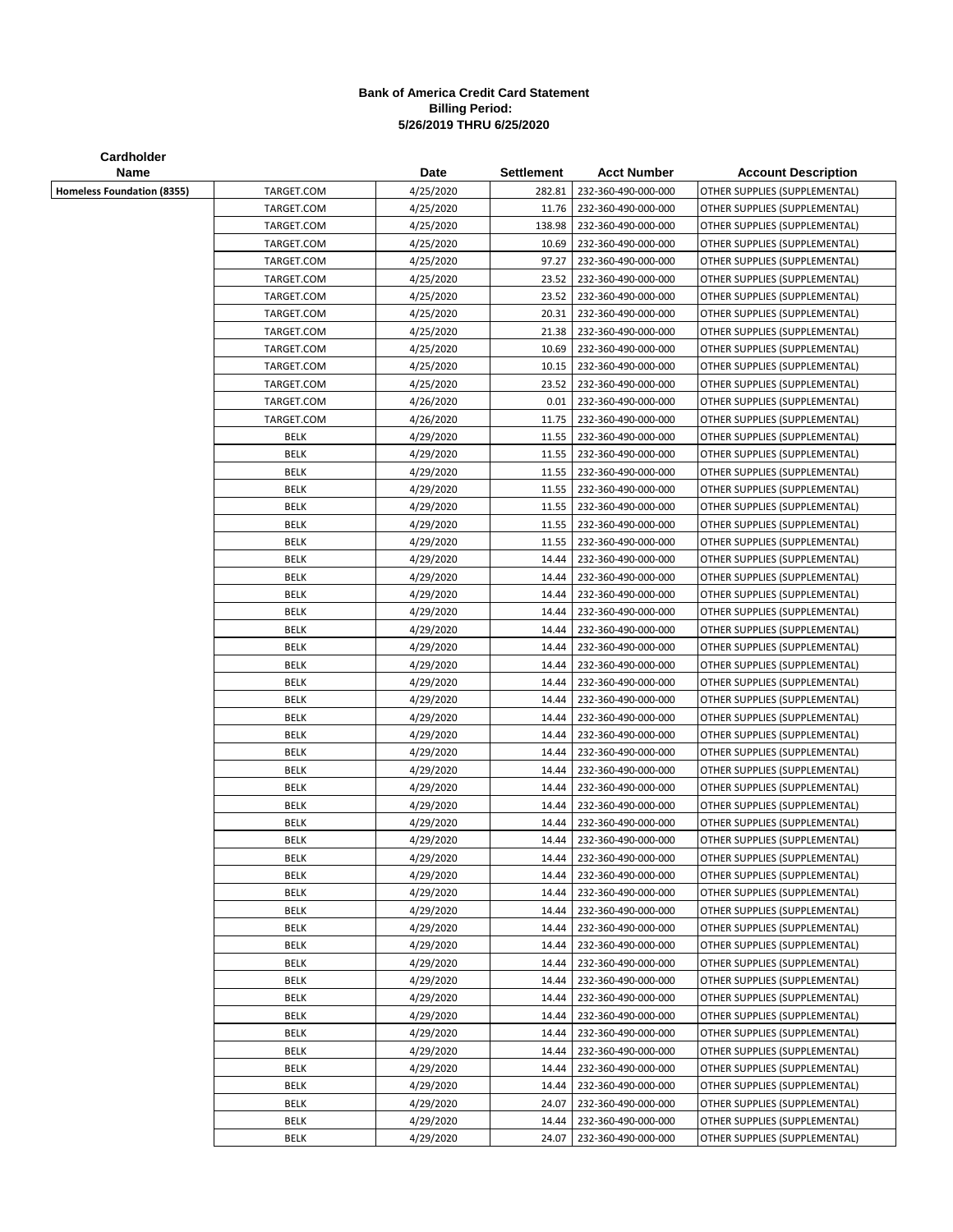## **Bank of America Credit Card Statement Billing Period: 5/26/2019 THRU 6/25/2020**

| BELK          | 4/29/2020 | 24.07  | 232-360-490-000-000 | OTHER SUPPLIES (SUPPLEMENTAL) |
|---------------|-----------|--------|---------------------|-------------------------------|
| BELK          | 4/29/2020 | 24.07  | 232-360-490-000-000 | OTHER SUPPLIES (SUPPLEMENTAL) |
| <b>BELK</b>   | 4/29/2020 | 24.07  | 232-360-490-000-000 | OTHER SUPPLIES (SUPPLEMENTAL) |
| BELK          | 4/29/2020 | 14.44  | 232-360-490-000-000 | OTHER SUPPLIES (SUPPLEMENTAL) |
| <b>BELK</b>   | 4/29/2020 | 14.44  | 232-360-490-000-000 | OTHER SUPPLIES (SUPPLEMENTAL) |
| BELK          | 4/29/2020 | 14.45  | 232-360-490-000-000 | OTHER SUPPLIES (SUPPLEMENTAL) |
| <b>BELK</b>   | 4/29/2020 | 14.44  | 232-360-490-000-000 | OTHER SUPPLIES (SUPPLEMENTAL) |
| BELK          | 4/29/2020 | 14.44  | 232-360-490-000-000 | OTHER SUPPLIES (SUPPLEMENTAL) |
| BELK          | 4/29/2020 | 14.44  | 232-360-490-000-000 | OTHER SUPPLIES (SUPPLEMENTAL) |
| <b>BELK</b>   | 4/29/2020 | 14.44  | 232-360-490-000-000 | OTHER SUPPLIES (SUPPLEMENTAL) |
| BELK          | 4/29/2020 | 24.08  | 232-360-490-000-000 | OTHER SUPPLIES (SUPPLEMENTAL) |
| BELK          | 4/29/2020 | 24.07  | 232-360-490-000-000 | OTHER SUPPLIES (SUPPLEMENTAL) |
| BELK          | 4/29/2020 | 24.07  | 232-360-490-000-000 | OTHER SUPPLIES (SUPPLEMENTAL) |
| <b>BELK</b>   | 4/29/2020 | 24.07  | 232-360-490-000-000 | OTHER SUPPLIES (SUPPLEMENTAL) |
| BELK          | 4/29/2020 | 24.07  | 232-360-490-000-000 | OTHER SUPPLIES (SUPPLEMENTAL) |
| <b>BELK</b>   | 4/29/2020 | 14.44  | 232-360-490-000-000 | OTHER SUPPLIES (SUPPLEMENTAL) |
| BELK          | 4/30/2020 | 14.44  | 232-360-490-000-000 | OTHER SUPPLIES (SUPPLEMENTAL) |
| BELK          | 4/30/2020 | 14.44  | 232-360-490-000-000 | OTHER SUPPLIES (SUPPLEMENTAL) |
| BELK          | 4/30/2020 | 14.44  | 232-360-490-000-000 | OTHER SUPPLIES (SUPPLEMENTAL) |
| <b>BELK</b>   | 4/30/2020 | 14.44  | 232-360-490-000-000 | OTHER SUPPLIES (SUPPLEMENTAL) |
| BELK          | 4/30/2020 | 14.44  | 232-360-490-000-000 | OTHER SUPPLIES (SUPPLEMENTAL) |
| <b>BELK</b>   | 4/30/2020 | 14.44  | 232-360-490-000-000 | OTHER SUPPLIES (SUPPLEMENTAL) |
| BELK          | 4/30/2020 | 14.44  | 232-360-490-000-000 | OTHER SUPPLIES (SUPPLEMENTAL) |
| BELK          | 4/30/2020 | 14.44  | 232-360-490-000-000 | OTHER SUPPLIES (SUPPLEMENTAL) |
| BELK          | 4/30/2020 | 14.44  | 232-360-490-000-000 | OTHER SUPPLIES (SUPPLEMENTAL) |
| BELK          | 4/30/2020 | 11.55  | 232-360-490-000-000 | OTHER SUPPLIES (SUPPLEMENTAL) |
| BELK          | 4/30/2020 | 11.55  | 232-360-490-000-000 | OTHER SUPPLIES (SUPPLEMENTAL) |
| BELK          | 4/30/2020 | 11.55  | 232-360-490-000-000 | OTHER SUPPLIES (SUPPLEMENTAL) |
| BELK          | 4/30/2020 | 11.55  | 232-360-490-000-000 | OTHER SUPPLIES (SUPPLEMENTAL) |
| <b>BELK</b>   | 4/30/2020 | 14.44  | 232-360-490-000-000 | OTHER SUPPLIES (SUPPLEMENTAL) |
| HOME DEPOT    | 5/1/2020  | 278.19 | 232-360-490-000-000 | OTHER SUPPLIES (SUPPLEMENTAL) |
| BELK          | 5/2/2020  | 11.55  | 232-360-490-000-000 | OTHER SUPPLIES (SUPPLEMENTAL) |
| <b>BELK</b>   | 5/2/2020  | 11.55  | 232-360-490-000-000 | OTHER SUPPLIES (SUPPLEMENTAL) |
| BELK          | 5/2/2020  | 11.55  | 232-360-490-000-000 | OTHER SUPPLIES (SUPPLEMENTAL) |
| <b>BELK</b>   | 5/2/2020  | 11.55  | 232-360-490-000-000 | OTHER SUPPLIES (SUPPLEMENTAL) |
| BELK          | 5/2/2020  | 11.55  | 232-360-490-000-000 | OTHER SUPPLIES (SUPPLEMENTAL) |
| <b>BELK</b>   | 5/2/2020  | 11.55  | 232-360-490-000-000 | OTHER SUPPLIES (SUPPLEMENTAL) |
| BELK          | 5/2/2020  | 11.55  | 232-360-490-000-000 | OTHER SUPPLIES (SUPPLEMENTAL) |
| <b>BELK</b>   | 5/2/2020  | 11.55  | 232-360-490-000-000 | OTHER SUPPLIES (SUPPLEMENTAL) |
| BELK          | 5/2/2020  | 11.55  | 232-360-490-000-000 | OTHER SUPPLIES (SUPPLEMENTAL) |
| BELK          | 5/2/2020  | 11.55  | 232-360-490-000-000 | OTHER SUPPLIES (SUPPLEMENTAL) |
| <b>BELK</b>   | 5/3/2020  | 11.56  | 232-360-490-000-000 | OTHER SUPPLIES (SUPPLEMENTAL) |
| <b>BELK</b>   | 5/3/2020  | 11.55  | 232-360-490-000-000 | OTHER SUPPLIES (SUPPLEMENTAL) |
| BELK          | 5/3/2020  | 11.55  | 232-360-490-000-000 | OTHER SUPPLIES (SUPPLEMENTAL) |
| BELK          | 5/3/2020  | 11.55  | 232-360-490-000-000 | OTHER SUPPLIES (SUPPLEMENTAL) |
| BELK          | 5/3/2020  | 11.55  | 232-360-490-000-000 | OTHER SUPPLIES (SUPPLEMENTAL) |
| BELK          | 5/4/2020  | 11.55  | 232-360-490-000-000 | OTHER SUPPLIES (SUPPLEMENTAL) |
| BELK          | 5/4/2020  | 11.55  | 232-360-490-000-000 | OTHER SUPPLIES (SUPPLEMENTAL) |
| SHOE CARNIVAL | 5/5/2020  | 48.15  | 232-360-490-000-000 | OTHER SUPPLIES (SUPPLEMENTAL) |
| BELK          | 5/5/2020  | 11.55  | 232-360-490-000-000 | OTHER SUPPLIES (SUPPLEMENTAL) |
| BELK          | 5/5/2020  | 11.55  | 232-360-490-000-000 | OTHER SUPPLIES (SUPPLEMENTAL) |
| BELK          | 5/5/2020  | 11.55  | 232-360-490-000-000 | OTHER SUPPLIES (SUPPLEMENTAL) |
| BELK          | 5/5/2020  | 11.55  | 232-360-490-000-000 | OTHER SUPPLIES (SUPPLEMENTAL) |
| BELK          | 5/5/2020  | 11.55  | 232-360-490-000-000 | OTHER SUPPLIES (SUPPLEMENTAL) |
| BELK          | 5/5/2020  | 11.55  | 232-360-490-000-000 | OTHER SUPPLIES (SUPPLEMENTAL) |
| BELK          | 5/5/2020  | 11.55  | 232-360-490-000-000 | OTHER SUPPLIES (SUPPLEMENTAL) |
| BELK          | 5/5/2020  | 11.55  | 232-360-490-000-000 | OTHER SUPPLIES (SUPPLEMENTAL) |